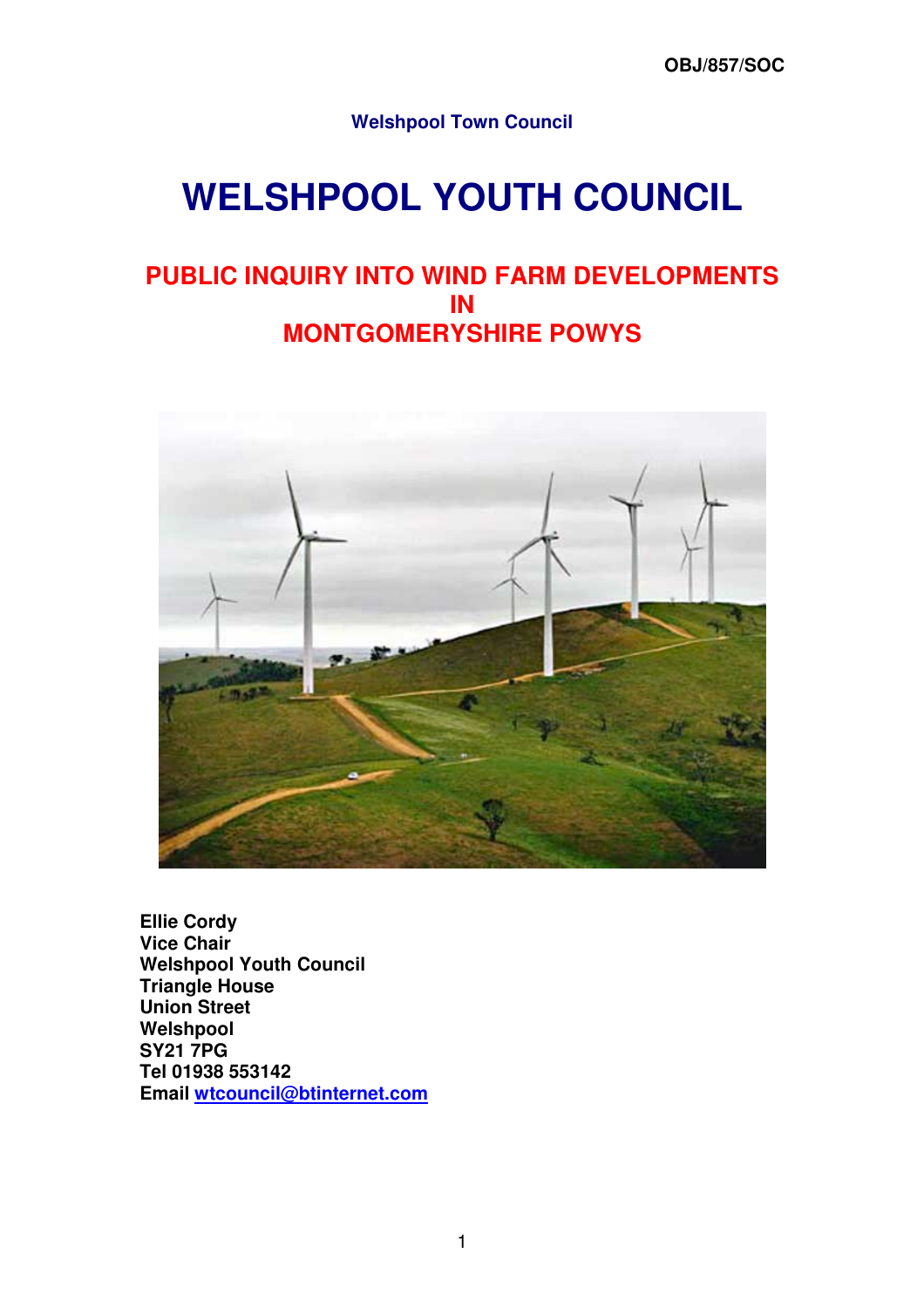

## **CONTENTS**

## **No Subject**

- **1. Qualifications**
- **2. The schemes the subject of this inquiry**
- **3. Policy of Youth Council**
- **4. Youth Opinions**
- **5. Objections to TAN 8 and the Renewable Energy Policy for Mid Wales**
- **6. Signatures to the evidence hereby presented**
- **7. Appendix List:** 
	- a. Copy of School Survey carried out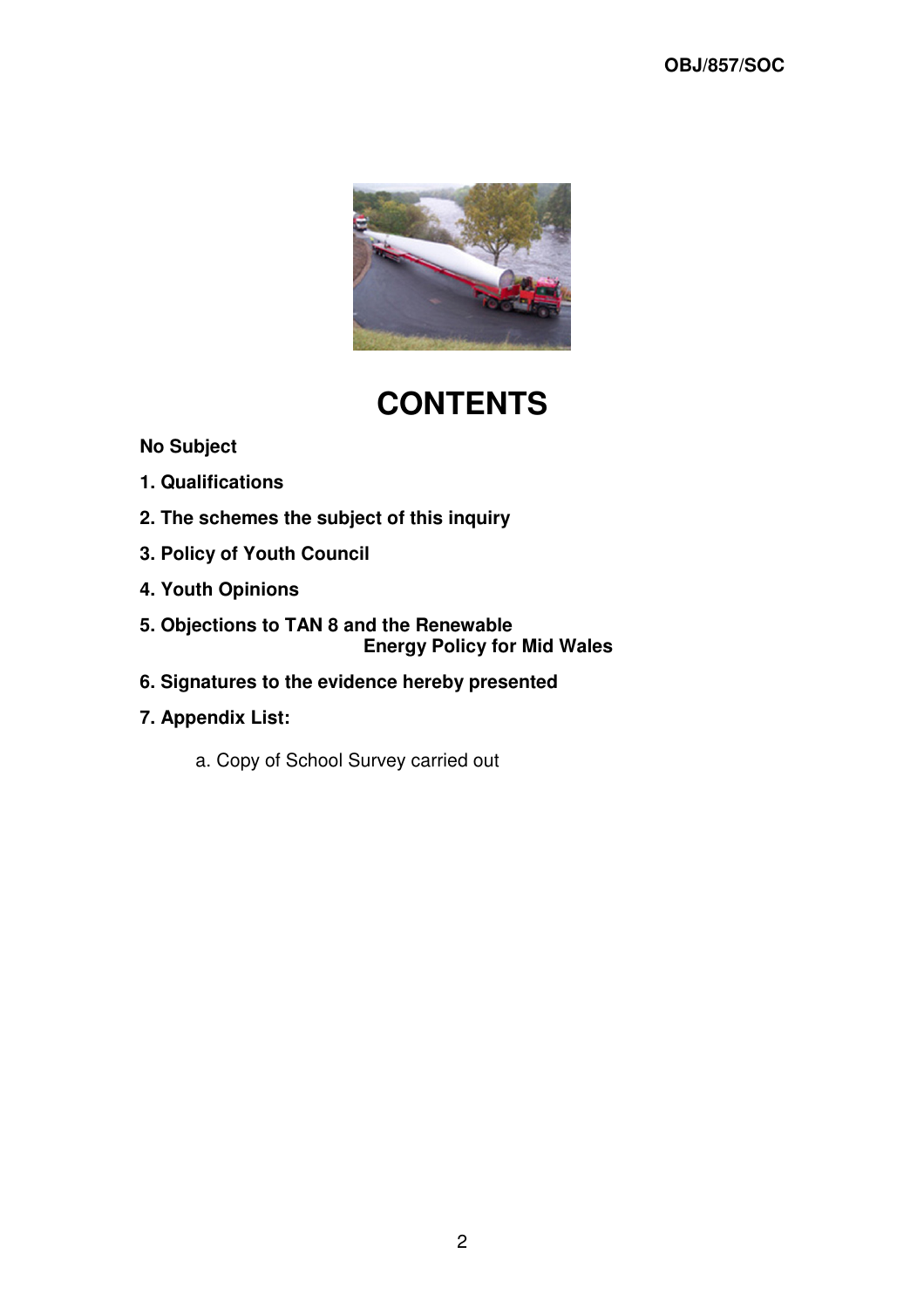#### **1.00 Qualifications**

- 1.01 I am Ellie Cordy ViceChair of the Welshpool Youth Forum which meets at Welshpool High School approximately once a month. I have been a member of the Forum for approx 2 years.
- 1.02 I am a year 11 student at the High School.
- 1.03 I am well briefed in the subject matter and present the views of the young people of the High School and not my own.
- 1.04 The Youth Council was set up in 2009 to meet regularly with Welshpool Town Council so that the Youth had a formal voice in local matters.
- 1.05 The Youth Council has an attendance of approx 30 young people at its meetings and also consults the whole school on important issues (such as this one).
- 1.06 Although the Town Clerk and a Council representative are present out our meetings they only offer information and do not take part in any debate or are part of any decision making of the Youth Council and the Youth Council forms its own views.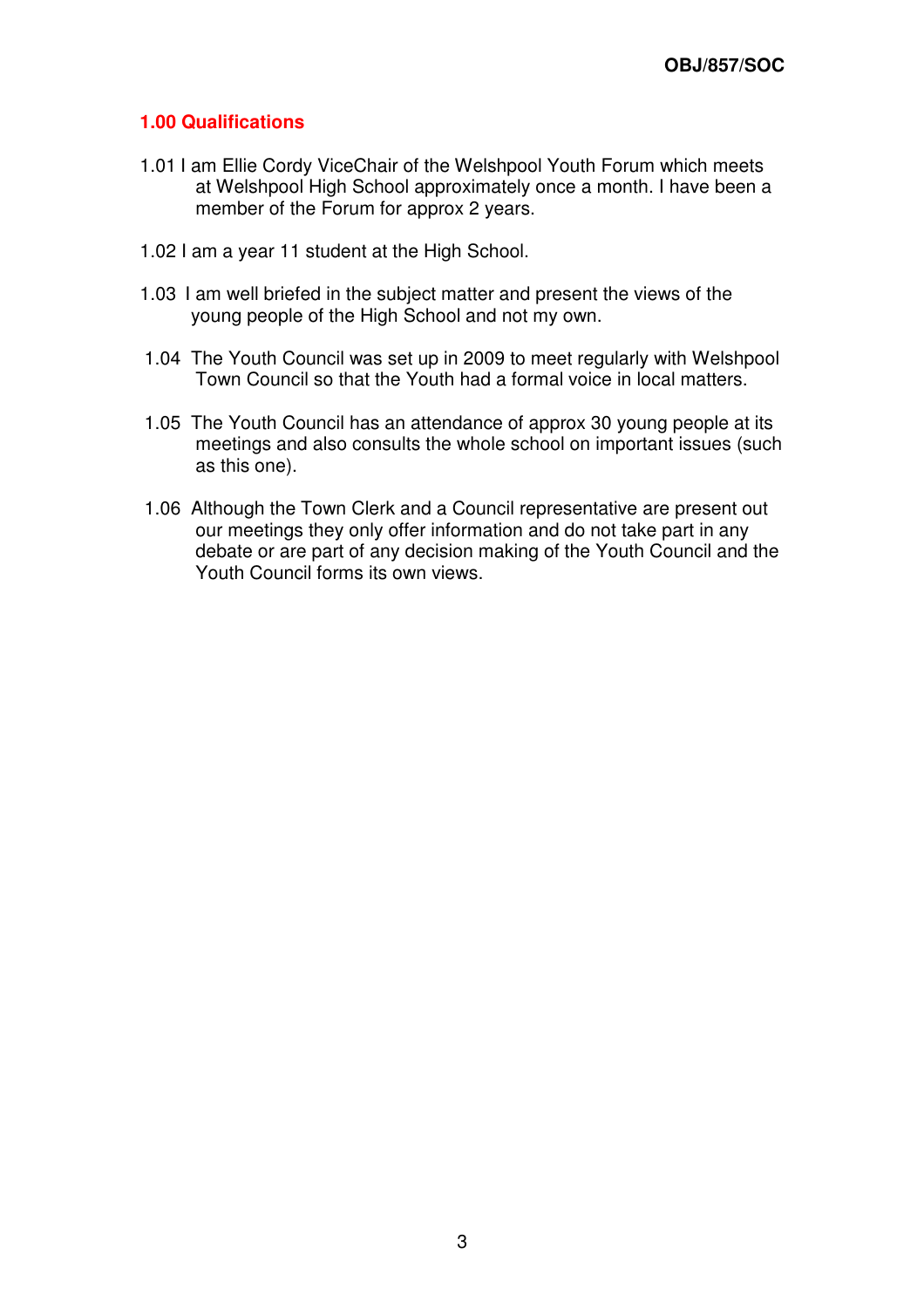

## **2.0 The schemes the subject of this Inquiry**

ELECTRICITY ACT 1989 (SECTIONS 36, 37, 62(3) & SCHEDULE 8): TOWN AND COUNTRY PLANNING ACT 1990 (SECTION 90): APPLICATION BY VATTENFALL DATED 30 NOVEMBER 2007 FOR CONSENT TO CONSTRUCT AND OPERATE A 59.5MW WIND TURBINE GENERATING STATION IN POWYS, MID-WALES ("LLANBADARN FYNYDD")

APPLICATION BY FFERM WYNT LLAITHDDU CYF DATED 7 MAY 2008 FOR CONSENT TO CONSTRUCT AND OPERATE A 66.7MW WIND TURBINE GENERATING STATION IN POWYS, MID-WALES ("LLAITHDDU")

APPLICATION BY CELTPOWER LIMITED DATED 9 MAY 2008 FOR CONSENT TO CONSTRUCT AND OPERATE A 126MW WIND TURBINE GENERATING STATION IN POWYS, MID-WALES ("LLANDINAM")

APPLICATION BY RES UK & IRELAND LIMITED DATED 27 MARCH 2009 FOR CONSENT TO CONSTRUCT AND OPERATE A 100 MW WIND TURBINE GENERATING STATION IN POWYS, MID-WALES ("LLANBRYNMAIR")

APPLICATION BY RWE NPOWER RENEWABLES LIMITED DATED 11 DECEMBER 2008 FOR CONSENT TO CONSTRUCT AND OPERATE A 130-250MW WIND TURBINE GENERATING STATION IN POWYS, MID-WALES ("CARNEDD WEN")

APPLICATION BY SP MANWEB PLC DATED 2 DECEMBER 2009 FOR CONSENT TO INSTALL AND KEEP INSTALLED A 132kV OVERHEAD ELECTRIC LINE CONNECTION FROM THE PROPOSED LLANDINAM WIND FARM TO WELSHPOOL SUBSTATION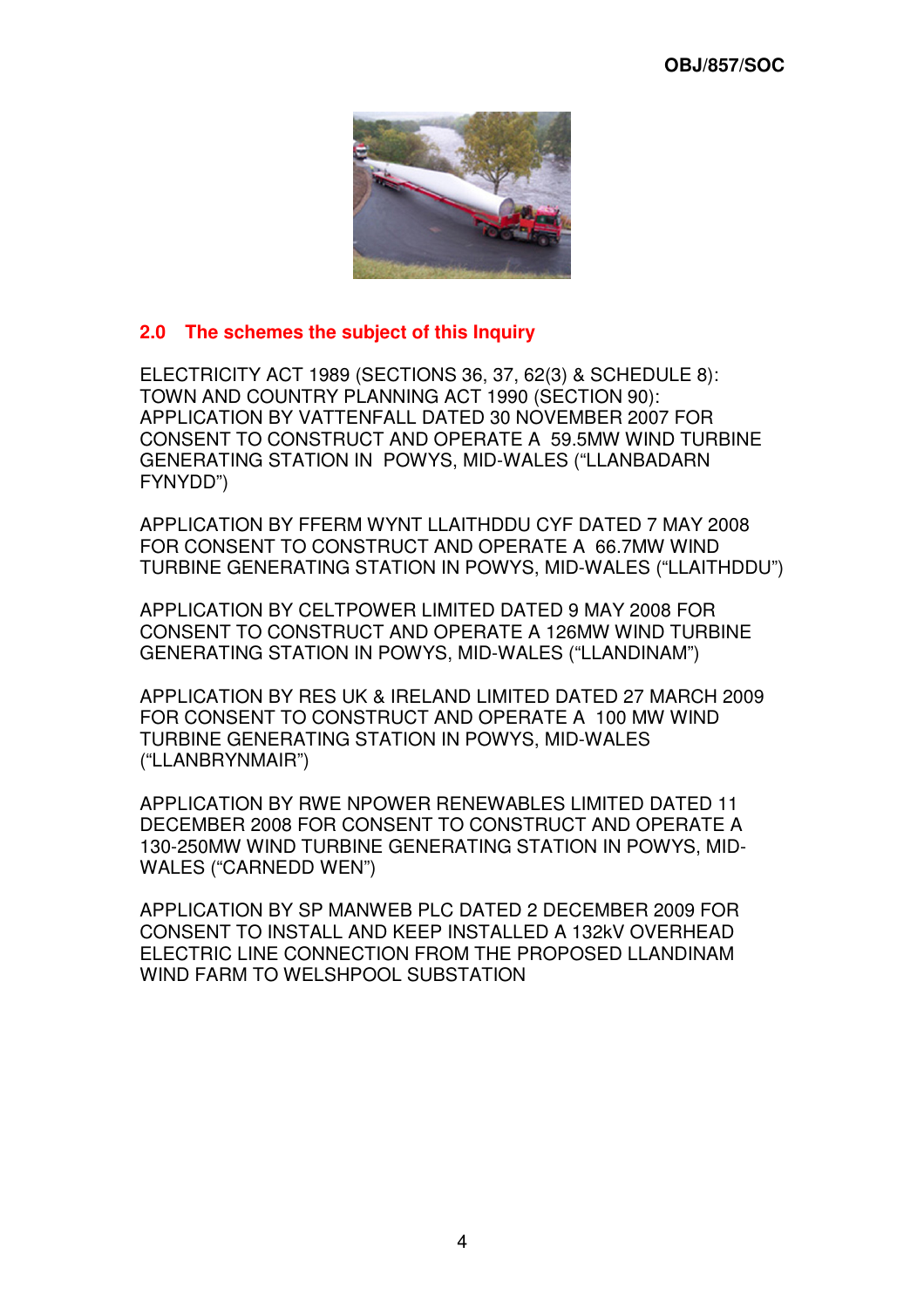## **3.00 Policy of the Youth Council**

The Policy of the Youth Council was agreed on Thursday 28<sup>th</sup> March 2013 as follows:

- 1. The Youth Council supports in principle the need for renewable energy.
- 2. The Youth Council objects to TAN 8 as regards it scale for Mid Wales.
- 3. The Youth Council will not support any development of wind farms to such a level as to require an overhead 400kv transmission line.
- 4. The Youth Council will not support any development of wind farms to such a level that requires excessive large scale transport movements.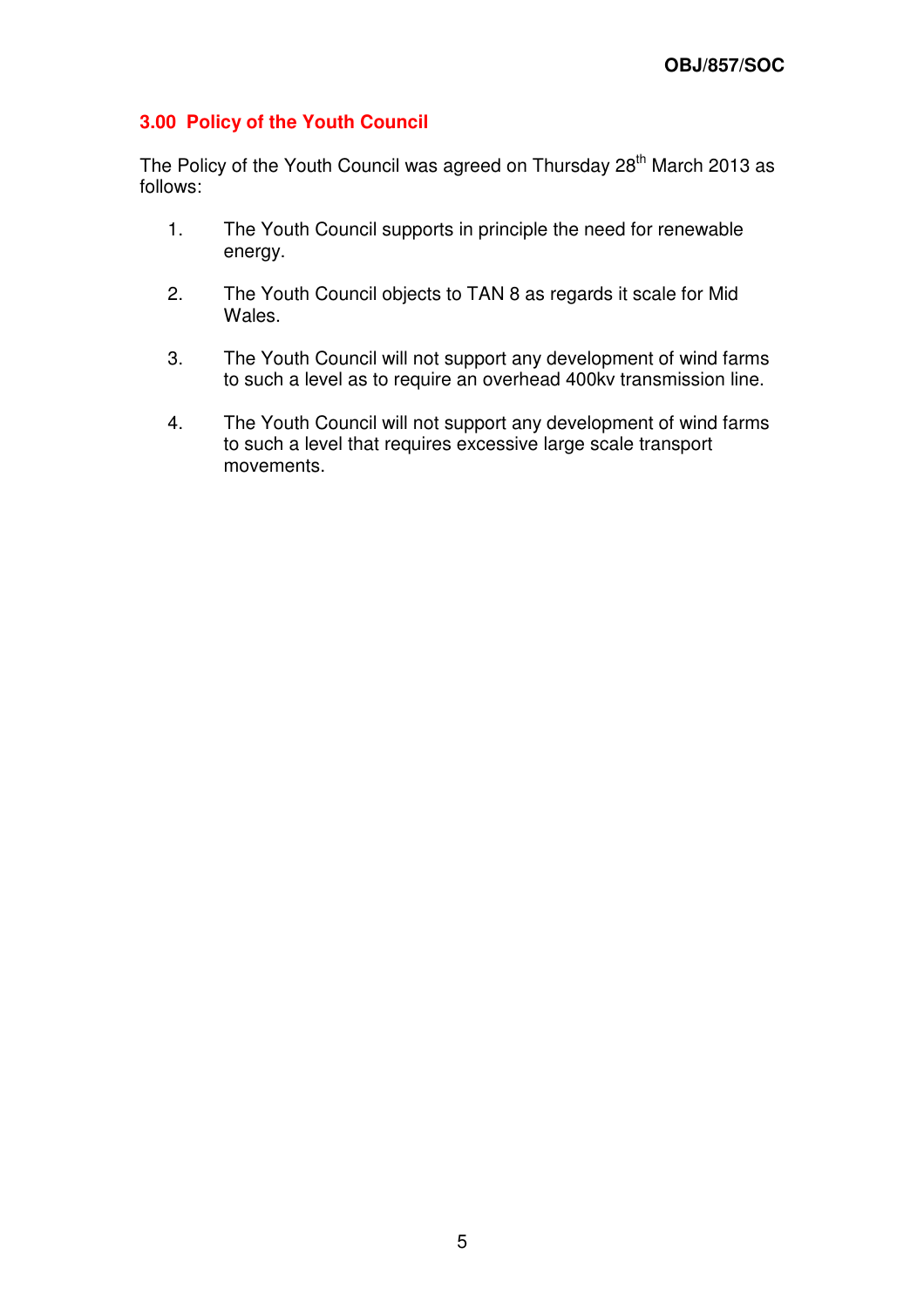#### **4.00 Youth of Welshpool - opinions**

4.1 The Youth Council has been aware of the level of public opinion against the development of large scale wind farms with the resultant infrastructure since early in 2007 and in June 2011 carried out its own survey within the school to find out what the young people felt.

4.2 The results of the survey show the great concern that the young people have for the effects of the developments proposed with regard to the infrastructure needed to service such development.

4.3 The results in summary were:

#### **Wind Farms**

54.84 % were in support of wind farm development.

#### **Electricity Hub**

57.16% were in support of the hub.

However:

#### **Pylon Line**

62.1% were concerned about the Pylon Line proposed

#### **Transport**

56.45% were concerned about the effects of the transport needed.

4.7 A copy of the survey results are set out at appendix A.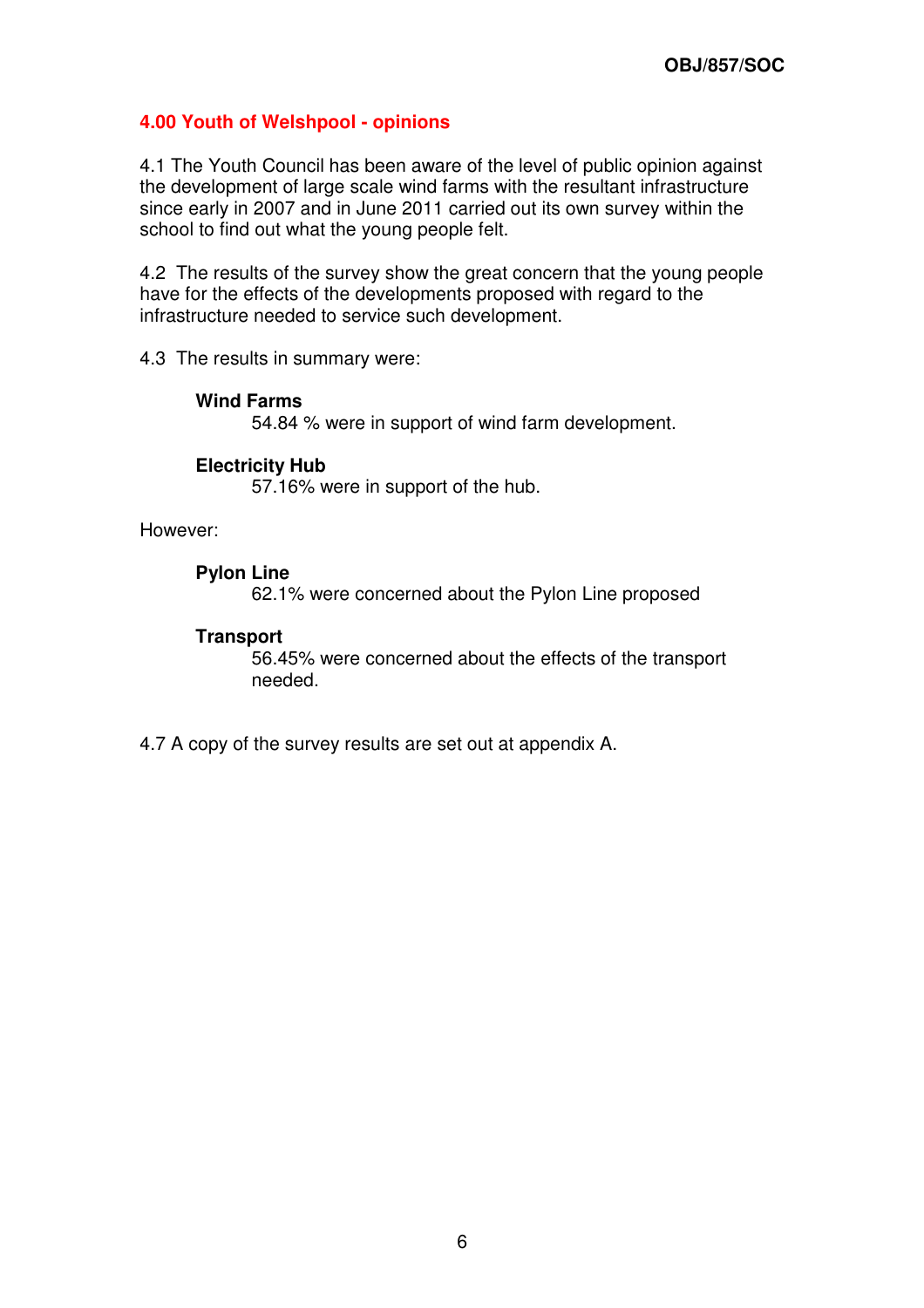

#### **5. Objections to TAN 8 and the Renewable Energy Policy for Mid Wales 7**

## **5.01 General position of the Youth Council**

The Youth Council is not against wind farms nor the need for some infrastructure to support them. The Youth Council is, however, not of the view that the scale proposed with the extensive infrastructure and transport needs of such developments is what was in the minds of the Welsh Assembly. The Youth Councils general position is that the proposals contained within TAN8 are out of scale and the damage caused by such proposals are not in balance with the need to provide renewable energy against the environment in which it is to be located.

## **5.02 Statements by Ministers**

It is clear from statements made by the Ministers at the Welsh Assembly that the Assembly did not understand what it was approving when TAN8 was introduced.

This is evidenced by the statement that the Welsh Assembly would only support development where the transmission line was on wooden poles or underground. This was never able to be achieved with a 400kv requirement. This was explained to us all by the former National Grid employee so that we could understand what was proposed in practical terms.

To this end, in the view of the Youth Council, the policy is flawed and should be reviewed before any further development is approved to go forward.

## **5.03 Unknown transmission line details**

The transmission line is causing a lot of concern. National Grid have confirmed that some of the line will be underground and some above ground. However the amount of each element is unknown and is not confirmed. Neither is the actual route of the line, only a corridor of a preferred route.

#### **5.04 Premature development until details known**

The Youth Council is of the opinion that in policy terms these developments are premature. This is evidenced by the unknown elements of the infrastructure that must surely be known before any decision can be reached.